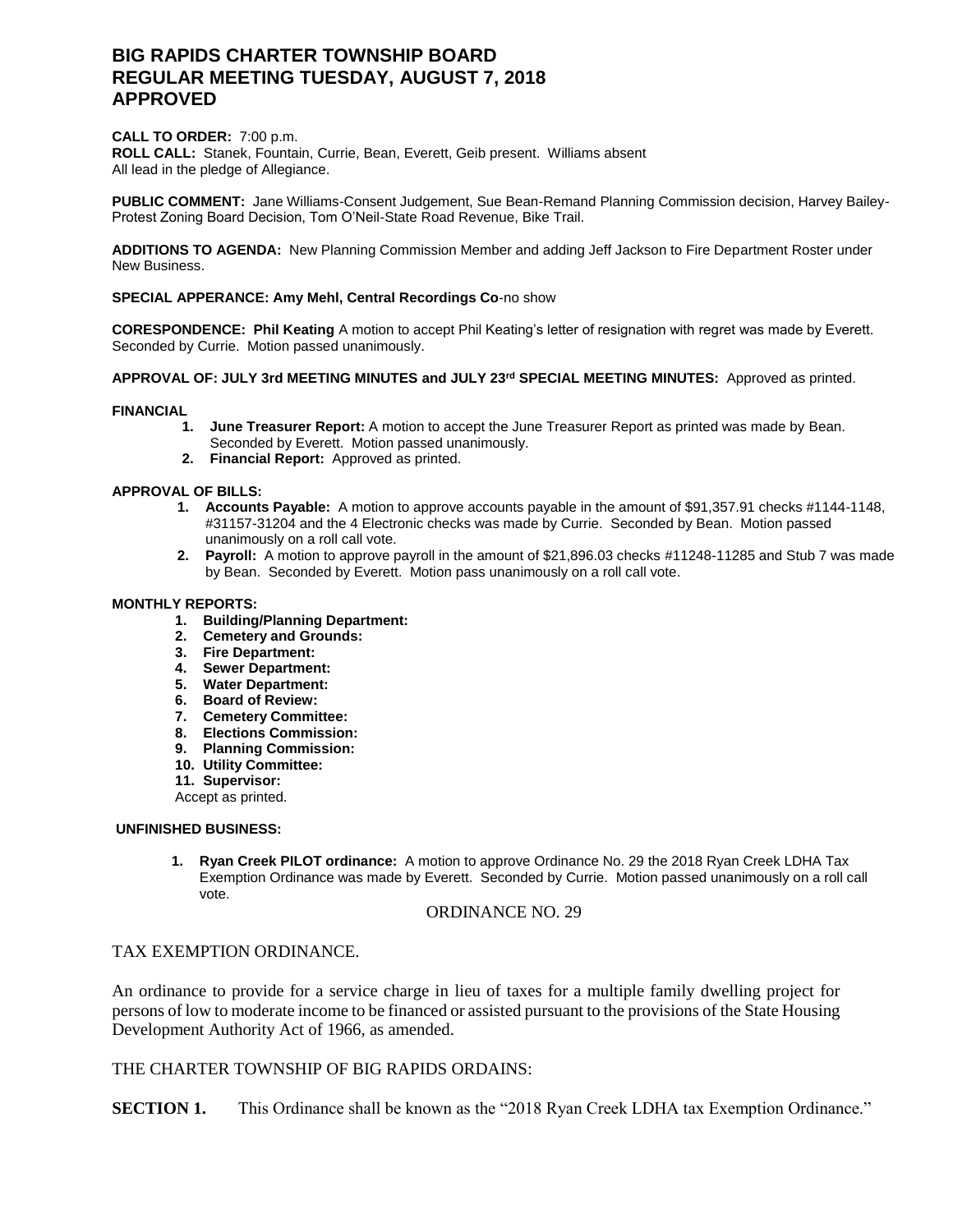**SECTION 2. PREAMBLE**. It is acknowledged that it is a proper public purpose of the State of Michigan and its political subdivision to provide housing for its citizens of low to moderate income and to encourage the development of such housing by providing for a service charge in lieu of property taxes in accordance with the State Housing Development Authority Act of 1966 (1966 PA 346, as amended, MCLA Section 125.1401 et. Seq., MSA Section 16.114 (1) et. seq.) The Township is authorized by this Act to establish or change the service charge to be paid in lieu of taxes by any or all classes of housing exempt from taxation under this Act at any amount it chooses not to exceed the taxes that would be paid but for this Act. It is further acknowledged that such housing for persons of low to moderate income is a public necessity, and as the Township will be benefited and improved by such housing, the encouragement of the same by providing certain real estate tax exemption for such housing is a valid public purpose; further, that the continuance of the provisions of this Ordinance for tax exemption and the service charge in lieu of taxes during the period contemplated in this Ordinance are essential to the determination of economic feasibility of housing developments which are constructed and financed in reliance on such tax exemption.

The Township acknowledges that Ryan Creek Limited Dividend Housing Association Limited Partnership (the "Sponsor") has offered, subject to receipt of an allocation under the Low Income Housing Tax Credit (LIHTC), to erect, own, and operate a housing development identified as Ryan Creek Apartments on certain property located at 16 Mile Road in the Township to serve persons of low to moderate income, and that the Sponsor has offered to pay to the Township on account of this Housing Development an annual service charge for public services in lieu of all taxes.

The Township acknowledges that it enacted the Ryan Creek LDHA tax Exemption Ordinance No. 28 on February 5, 2002, effective January 1, 2003, that was to remain in effect for a period of fifteen years after the certificate of occupancy was obtained.

**SECTION 3. DEFINITIONS**. All terms shall be defined as set forth in the State Housing Development Authority Act of 1966, of the State of Michigan, as amended, except as follows:

**A. Act** means the State Housing Development Authority Act, being Public Act 346 of 1966, of the State of Michigan, as amended.

**B. Annual Shelter Rent** means the total collections during an agreed annual period from all occupants of a housing development representing rent for occupancy charges, exclusive of charges for gas, electricity, heat or other utilities furnished to the occupants.

**C. Authority** means the Michigan State Housing Development Authority.

**D. Housing Development** means a development which contains a significant element of housing for persons of low income and such elements of other housing, commercial, recreational, industrial, communal, and educational facilities as the Authority determines improve the quality of the development as it relates to persons of low income.

**E. Elderly** means a single person who is fifty five (55) years of age or older or a household in which at least one (1) member is fifty five (55) years of age and all other members are fifty (50) years of age or older.

**F. Sponsor** means persons or entities which have applied to the Authority for an allocation under the Low Income Housing Tax Credit Program to finance a Housing Development.

**SECTION 4. CLASS OF HOUSING DEVELOPMENTS.** It is determined that the class of Housing Developments to which the tax exemption shall apply and for which a service charge shall be paid in lieu of taxes shall be housing developments for elderly persons and persons and families of low to moderate income, which are financed or assisted pursuant to the Act. It is further determined that Ryan Creek Apartments is of this class.

**SECTION 5. ESTABLISHMENT OF ANNUAL SERVICE CHARGE:** The Housing Development identified as Ryan Creek Apartments and the property on which it was constructed shall be exempt from all property taxes from and after the year the project is placed in service as evidenced by a certificate of occupancy from the appropriate public official. The Township acknowledges that the Sponsor and the Authority have established the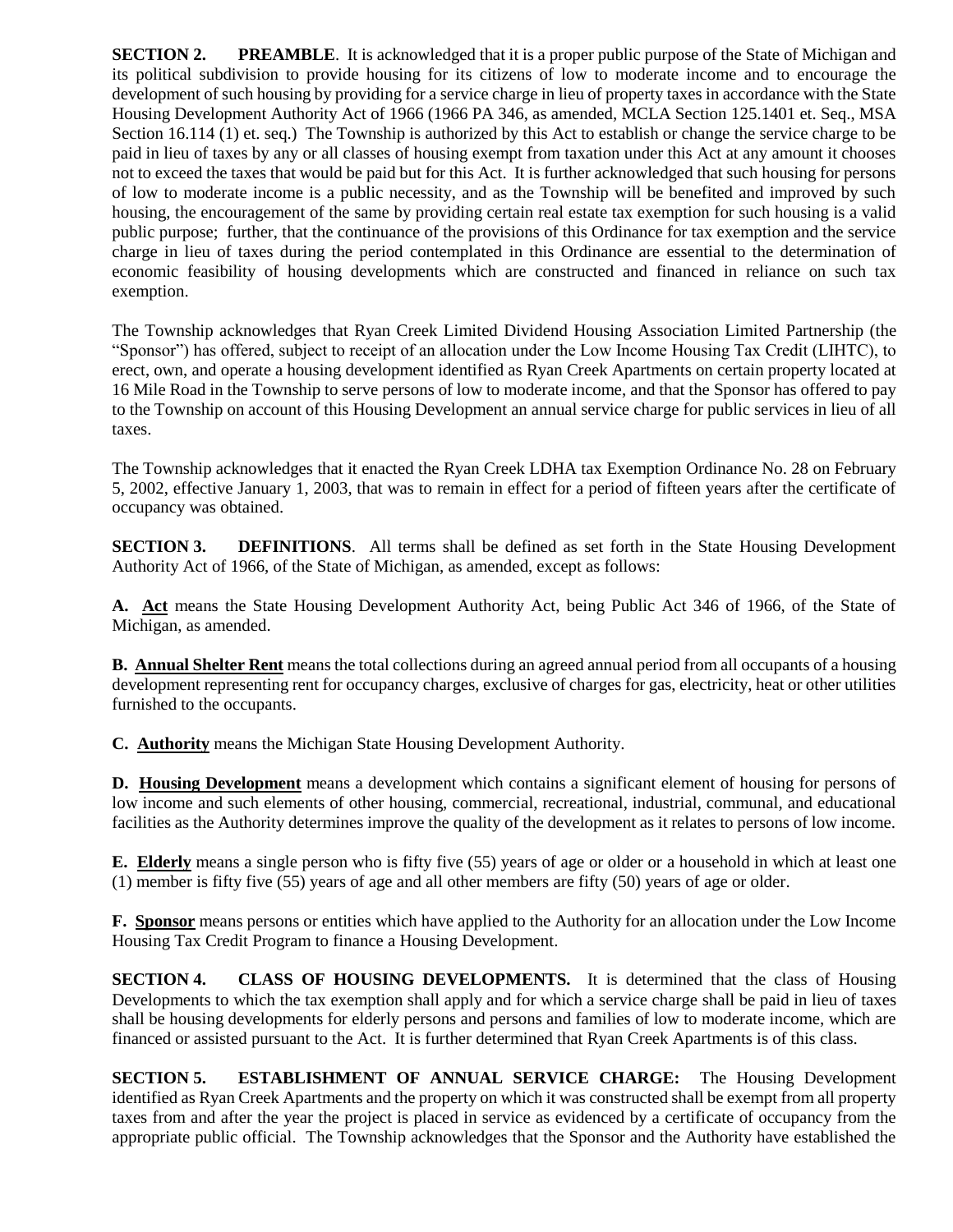economic feasibility of the Housing Development in reliance upon the enactment and continuing effect of this Ordinance and the qualification of the Housing Development for exemption from all property taxes and a payment in lieu of taxes as established in this Ordinance, and in consideration of the Sponsor's offer, subject to receipt of an allocation under the LIHTC program, to construct, own and operate the Housing Development agrees to accept payment of an annual service charge for public services in lieu of all property taxes. The annual service charge shall be equal to six percent (6%) of the Annual Shelter Rents actually collected, but in no case shall the service charge be less than \$13,000 per year.

**SECTION 6. LIMITATION ON THE PAYMENT OF ANNUAL SERVICE CHARGE.** Notwithstanding Section 5, the service charge to be paid each year in lieu of taxes for part of the Housing Development which is occupied by other than low income persons or families shall be equal to the full amount of the taxes which would be paid on that portion of the Housing Development if the Housing Development were not tax exempt.

The term "low income persons or families" as used herein shall be the same meaning as found in Section 15 (a) (7) of the Act.

**SECTION 7. CONTRACTUAL EFFECT OF ORDINANCE.** Notwithstanding the provisions of section 15 (a) (15) of the Act, to the contrary, a contract between the Township and the Sponsor with the Authority as a third party beneficiary under the contract, to provide tax exemption and accept payments in lieu of taxes, as previously described, is effectuated by enactment of this Ordinance.

**SECTION 8. PAYMENT OF SERVICE CHARGE.** The service charge in lieu of taxes as determined under the Ordinance shall be payable in the same manner as general property taxes except that the estimated annual payment shall be paid on or before February 14 of each year. The Sponsor shall submit a statement from an independent auditor, which shall be acceptable by the Sponsor and the Township, verifying the amounts used to compute the payment are correct as reported. The statement and supporting documents which may be from the sponsor's federal tax return shall be due by February 28 following the tax year. Any adjustment in payment shall be made on that date. Any claim for overpayment will be adjusted in the next December 31 payment.

**SECTION 9. DURATION.** This Ordinance shall remain in effect for a period of ten years so long as the Housing Development remains subject to income and rent restrictions pursuant to Section 42 of the Internal Revenue Code of 1986, as amended, and provides housing to citizens of low to moderate income and receives financing through the State Housing Development Authority.

**SECTION 10. REPEAL AND AMENDMENT.** This ordinance, when accepted and published as herein provided, shall repeal and supersede the provisions of a tax exemption ordinance no. 28 adopted by the Township on February 5, 2002 entitled:

An ordinance to provide for a service charge in lieu of taxes for a multiple family dwelling project (Ryan Creek Apartment Complex) for persons of low to moderate income to be financed or assisted pursuant to the provisions of the State Housing Development Authority Act of 1966, Public Act 346 of 1966, being M.C.L.A 125.1401 et seq., as amended.

**SECTION 11. CONTINUING EFFECT.** The ordinance shall run with the land described herein and be binding upon the successors and/or assigns of the Sponsor of the Housing Development.

**SECTION 12. TERMINATION.** Notwithstanding anything contained herein to the contrary, should the sponsor fail to pay the final adjusted service charge in lieu of taxes granted hereunder or fail to provide the verification of the calculations used to make the payment, in accordance with Section 8 of this Ordinance, the service charge in lieu of taxes granted by this ordinance shall automatically be terminated, retroactive to January 1 of that year. The Township shall file a notice of termination to the Sponsor of the Housing Development and the Authority by certified mail within thirty (30) days of such termination.

**SECTION 13.** SEVERABILITY. The various sections and provisions of this Ordinance shall be deemed to be severable, should any section or provision of this ordinance be declared by any court of competent jurisdiction to